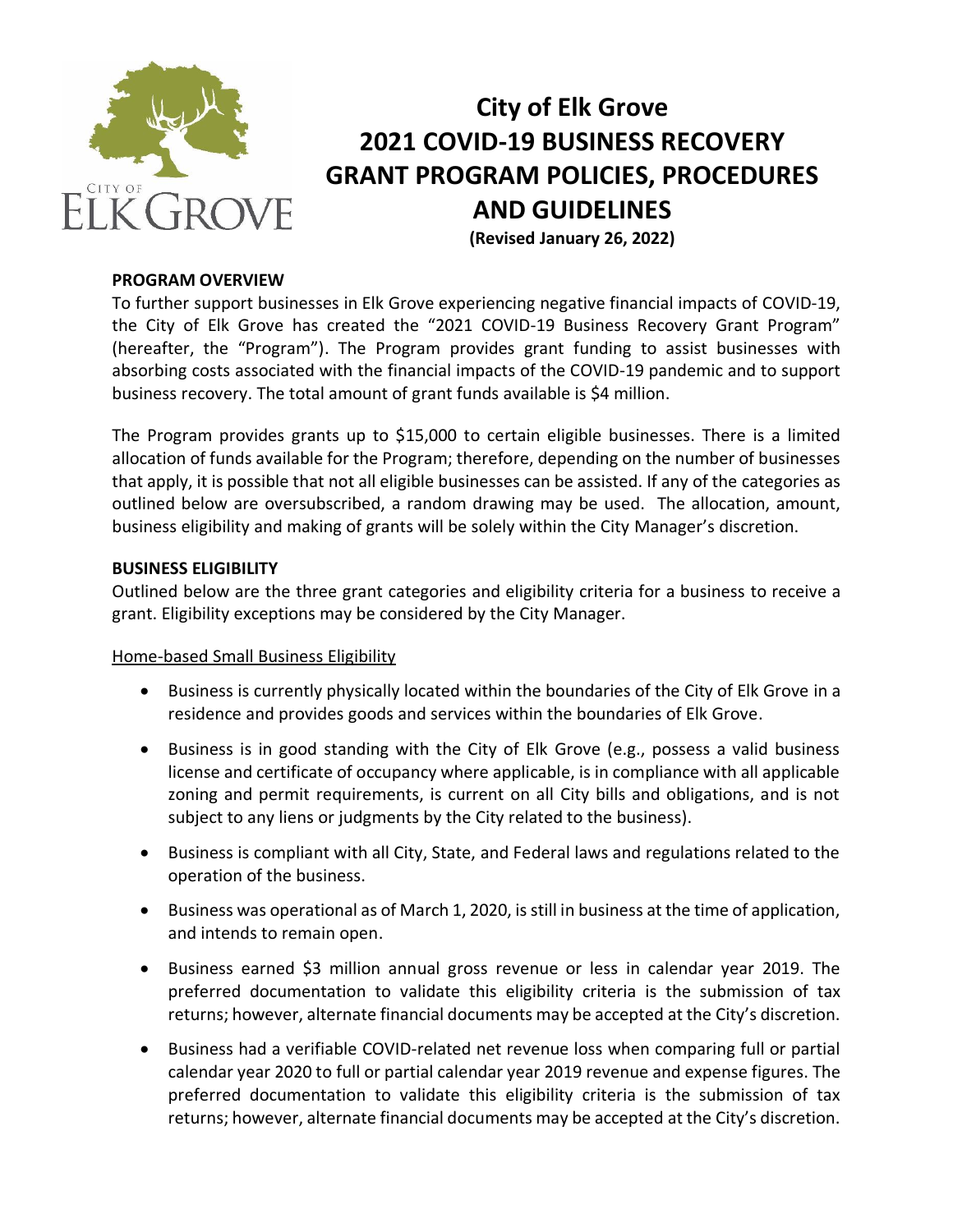• For businesses with multiple locations, only employment and revenue figures for the Elk Grove location(s) can be used to qualify for a grant under the Program, and all grant funds received must be used only to support Elk Grove business operations. Multiple locations within Elk Grove operating under a single business entity will be considered one business for purposes of the Program.

# Non-targeted Small Business Eligibility

- Business is currently physically located within the boundaries of the City of Elk Grove and provides goods and services within the boundaries of Elk Grove.
- Business is in good standing with the City of Elk Grove (e.g., possess a valid business license and certificate of occupancy where applicable, is in compliance with all applicable zoning and permit requirements, is current on all City bills and obligations, and is not subject to any liens or judgments by the City related to the business).
- Business is compliant with all City, State, and Federal laws and regulations related to the operation of the business.
- Business was operational as of March 1, 2020, is still in business at the time of application, and intends to remain open.
- Business earned \$3 million annual gross revenue or less in calendar year 2019. The preferred documentation to validate this eligibility criteria is the submission of tax returns; however, alternate financial documents may be accepted at the City's discretion.
- Business had a verifiable COVID-related net revenue loss when comparing full or partial calendar year 2020 to full or partial calendar year 2019 revenue and expense figures. The preferred documentation to validate this eligibility criteria is the submission of tax returns; however, alternate financial documents may be accepted at the City's discretion.
- For businesses with multiple locations, only employment and revenue figures for the Elk Grove location(s) can be used to qualify for a grant under the Program, and all grant funds received must be used only to support Elk Grove business operations. Multiple locations within Elk Grove operating under a single business entity will be considered one business for purposes of the Program.
- Business employed 20 Full-Time Equivalent (FTE) employees or less, as of March 1, 2020.

# Targeted Business Eligibility

- Business is currently physically located within the boundaries of the City of Elk Grove and provides goods and services within the boundaries of Elk Grove.
- Business is in good standing with the City of Elk Grove (e.g., possess a valid business license and certificate of occupancy where applicable, is in compliance with all applicable zoning and permit requirements, is current on all City bills and obligations, and is not subject to any liens or judgments by the City related to the business).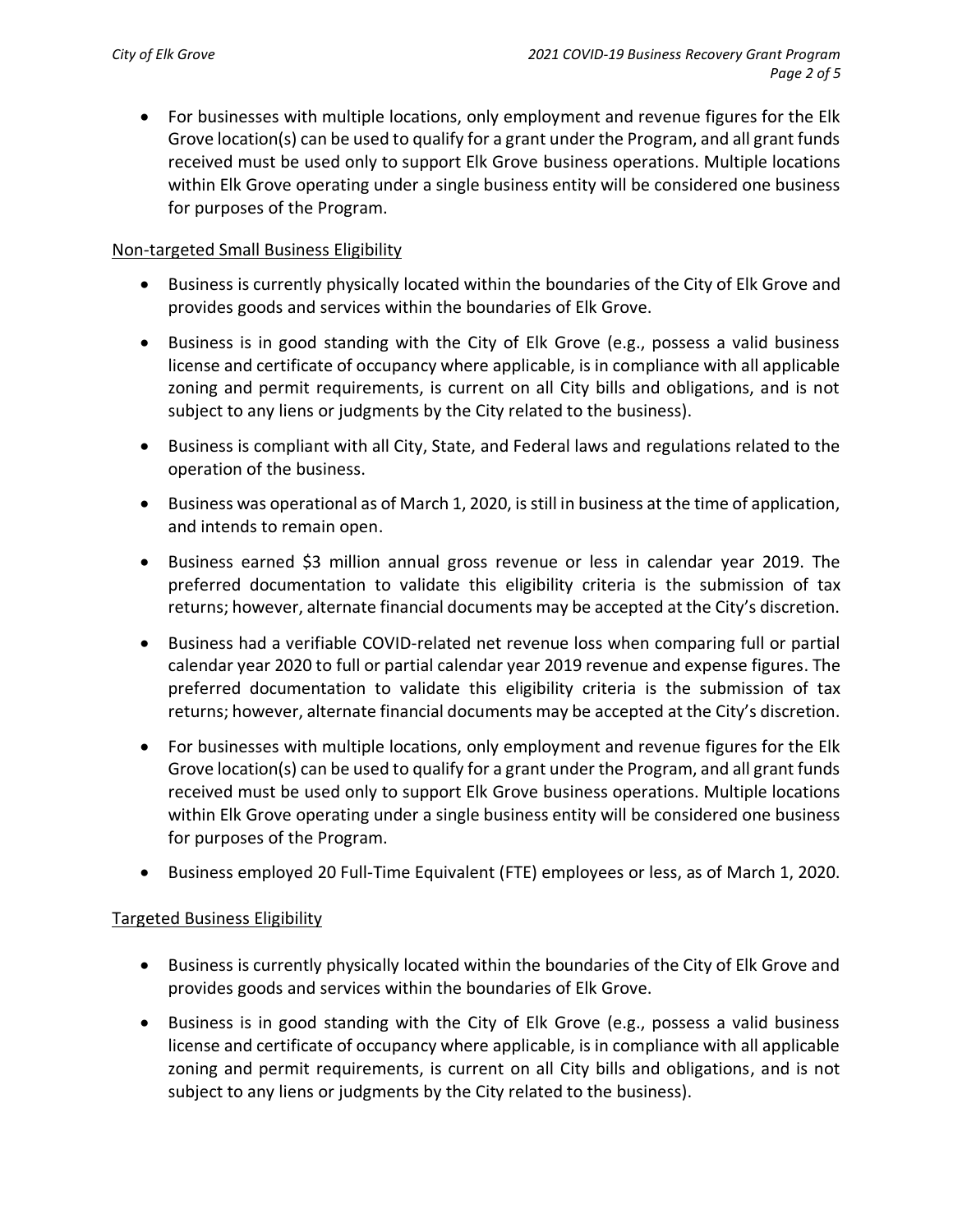- Business is compliant with all City, State, and Federal laws and regulations related to the operation of the business.
- Business was operational as of March 1, 2020, is still in business at the time of application, and intends to remain open.
- Business had a verifiable COVID-related net revenue loss when comparing full or partial calendar year 2020 to full or partial calendar year 2019 revenue and expense figures. The preferred documentation to validate this eligibility criteria is the submission of tax returns; however, alternate financial documents may be accepted at the City's discretion.
- Business employed 40 FTE employees or less, as of March 1, 2020.
- Eligible business types:
	- $\circ$  Hospitality includes hotels
	- $\circ$  Entertainment includes bowling alleys, movie theaters, performing arts, and event venues
	- o Restaurants includes restaurants, bars, coffee, and tea shops
	- $\circ$  Personal services includes hair salons, nail salons, massage parlors, and fitness studios
	- o Daycares includes adult and child daycares

The City Manager will make all final determinations as to a business's business type.

# **FUNDING ALLOCATION LEVELS**

Grant amounts to eligible businesses will be determined as follows:

- Home based small businesses:
	- $\circ$  10% of the allocated funds (\$400,000) will be dedicated to this category.
	- o \$500 flat grant amount per qualified business.
- Non-targeted small businesses:
	- o 30% of the allocated funds (\$1,200,000) will be dedicated to this category.
	- o Grant amounts will be a flat amount determined by the 2019 Annual Gross Revenue for each applicant as indicated in the table below. When comparing 2020 revenue to 2019 revenue, if the revenue loss (in dollars) is less than the allotted Grant Amount, as set forth in the table below, then any approved grant will be reduced to equal the verified revenue loss. Under no circumstance will a grantee receive a Grant Amount under this Program exceeding the verified revenue loss.

| 2019 Annual Gross         |                     |
|---------------------------|---------------------|
| <b>Revenue Brackets</b>   | <b>Grant Amount</b> |
| \$1,000 - \$100,000       | \$3,500             |
| \$100,000 - \$1,000,000   | \$7,000             |
| \$1,000,000 - \$3,000,000 | \$10,500            |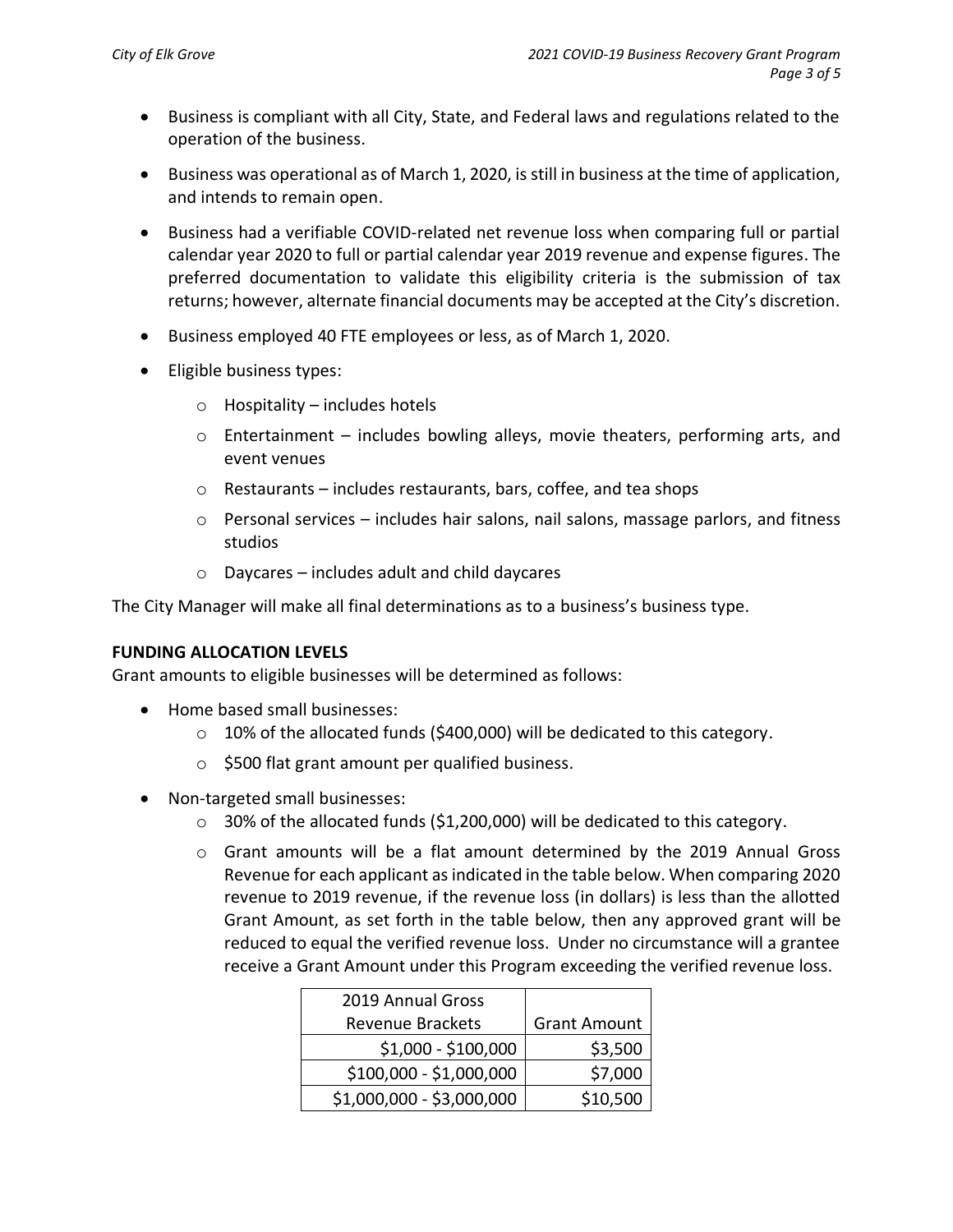- Targeted businesses:
	- $\circ$  60% of the allocated funds (\$2,400,000) will be dedicated to this category.
	- o Grant amounts will be a flat amount determined by the 2019 Annual Gross Revenue for each applicant as indicated in the table below. When comparing 2020 revenue to 2019 revenue, if the revenue loss (in dollars) is less than the allotted Grant Amount, as set forth in the table below, then any approved grant will be reduced to equal the verified revenue loss. Under no circumstance will a grantee receive a Grant Amount under this Program exceeding the verified revenue loss.

| 2019 Annual Gross         | Grant    |
|---------------------------|----------|
| <b>Revenue Brackets</b>   | Amount   |
| \$1,000 - \$100,000       | \$5,000  |
| \$100,000 - \$1,000,000   | \$10,000 |
| \$1,000,000 - \$3,000,000 | \$15,000 |

# **USE OF FUNDS**

Grant funds can be used to offset or reimburse the business for operational costs or revenue loss caused by the COVID-19 pandemic, including:

- General business operations
- Payroll expenses
- Supplier payments
- Rent, lease, or mortgage payments for business real or personal property
- Personal Protective Equipment (PPE) and/or sanitation supplies and equipment
- Costs of compliance with County, State, or Federal requirements or recommendations

# **APPLICATION, REVIEW, AND APPROVAL PROCESS**

One or more 30 calendar day application periods will be established which will commence on a Monday at 9 AM (the exact date of which will be determined and broadly publicized), and will close 30 calendar days later, at 5 PM. All applications must be submitted electronically via the City's online application portal which will be established at [www.elkgrovecity.org/covid19biz.](http://www.elkgrovecity.org/covid19biz) The City will not accept applications in any other manner except in the sole discretion of the City Manager and will not accept applications after the application period closes. The following steps will be followed:

- Business submits online application and uploads required documents (listed below)
	- o Business License Certificate
	- o 2019 and 2020 Filed Business Tax Returns or Other Revenue and Expense Information deemed appropriate by the City
	- o W9
- City reviews application and supporting materials.
- City determination of business eligibility and grant amount.